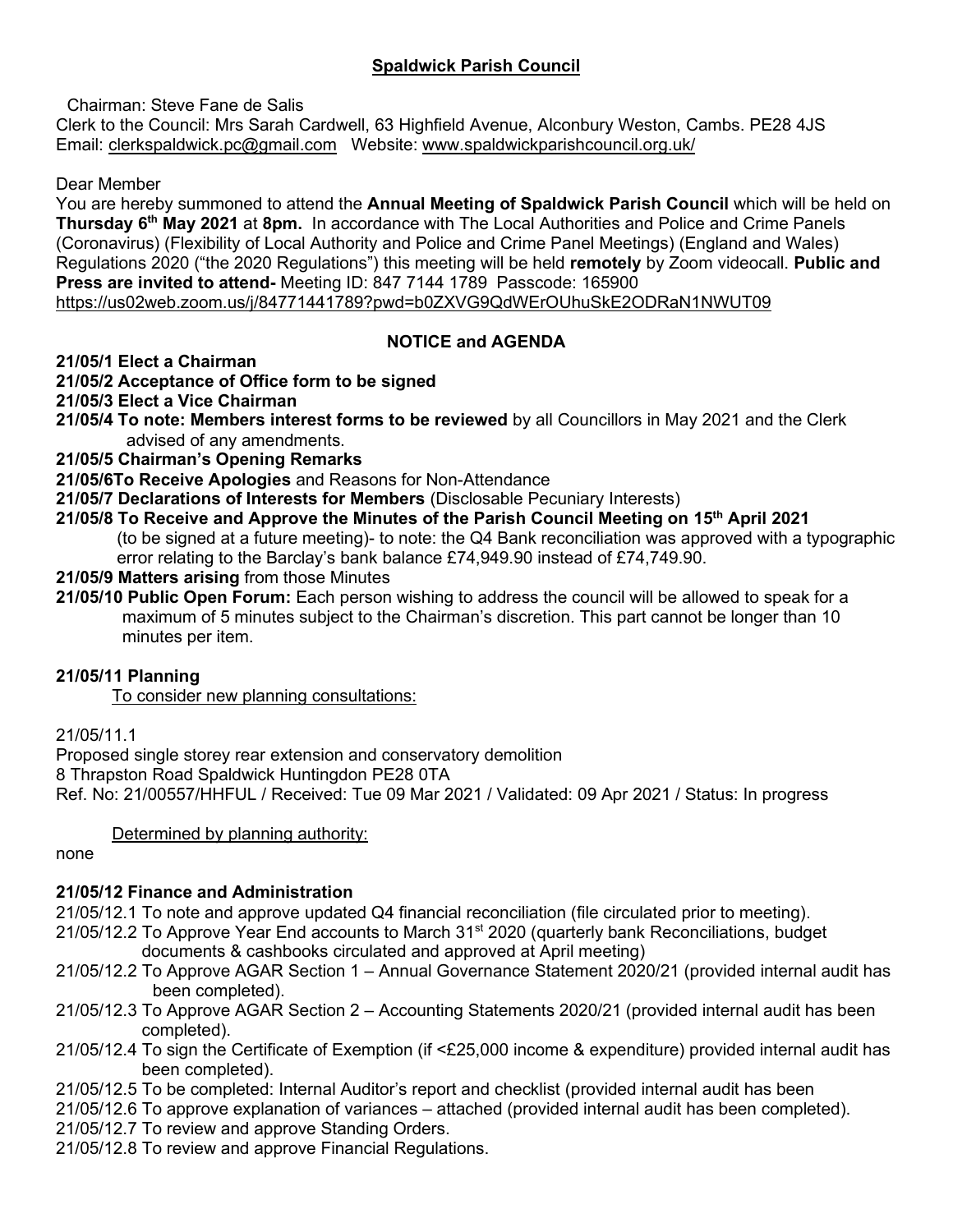21/05/12.9 To review and approve the following policies and procedures: Safeguarding, Equal Opportunities, GDPR, beekeeping, Code of Conduct Model Publication Scheme, Complaints Procedure.

21/05/12.10 To review Council Risk Assessments (general, playpark, Community room, Covid-19, beekeeping) 21/05/12.11 To review Fixed Asset register

- 21/05/12.12 Review of subscriptions (CAPALC, Cambs ACRE, SLCC, Parish Online)
- 21/05/12.13 To Agree online banking signatories (Currently Cllrs Fane de Salis, Johnson & Smith)
- 21/05/12.14 To agree internal auditor for 2021/2022 (Currently M. Williamson)
- 21/05/12.15 To review insurance cover (AXA policy  $1<sup>st</sup>$  October 2019- 30<sup>th</sup> September 2020)

21/05/12.16 To Consider CIL Spending

- 21/05/12.17 To note: Clerk completed VAT return in October 2020 and will complete an additional return following the allotment expenditure.
- 21/05/12.18 To agree schedule for the meetings for the coming year- currently 3<sup>rd</sup> Thursday of every month, excluding August and December date subject to change.
- 21/05/12.19 To note: Account balance at 29.04.21: £84, 502.91
- 21/05/12.20 Update from Clerk regarding the approved Community Infrastructure Levy (CIL) funding.
- 21/05/12.21 Update regarding viewing access for the Clerk for the bank accounts
- 21/05/12.22 To note precept remittance (£10,405.00).

# **Expenditure for approval 6 th May 2021:**

21/05/12.23 Clerk's wages (Mar-Apr): **£229.14** (S.Cardwell: £229.14, HMRC £0.00)

- 21/05/12.24 Grass-cutting- Payment to CGM: **£200 + VAT**
- 21/05/12.25 Total Energy invoices (Accounts 3006069330 & 3006069341).
- 21/05/12.26 Grafton Projects invoices for Community Room cleaning products: £145.00 and £7.18 (including VAT) = **£152.18**.
- 21/05/12.27 West Farm invoice from R. Purser- for installation of hardstanding at the allotments **£33,024.00** (including VAT).

21/05/12.28 West Farm invoice from R. Purser for allotment gates installation- **£2996.42** (including VAT).

# **21/05/13 Assets – Provision/Maintenance**

- 21/05/13.1 Monthly Ferriman Road Play Area's Inspection
- 21/05/13.2 Update regarding reducing the crown of the small trees at the Play Area.
- 21/05/13.3 Update regarding the village noticeboard which has been damaged and to consider prices to replace.
- 21/05/13.4 Update in relation to concerns raised by The War Memorials Trust.

# **21/05/14 Highways, footpaths, byways, gritting bin, trees, etc.**

- 21/05/14.1 Progress update regarding funding for signs to prevent motorcyclists using byways during winter months.
- 21/05/14.2 Update regarding additional Bus stop on Stow Rd.- deferred pending the trial of 'ordering' buses and current pandemic restrictions.
- 21/05/14.3 MVAS Flashing Speed Sign- update from Clerk regarding moveable post and NAL sockets order.

21/05/14.4 Footpaths update.

- 21/05/14.5 Update regarding Speedwatch.
- 21/05/14.6 Local Highway Improvement (LHI) update.
- 21/05//14.7 Discussion of the ongoing parking issue near the George raised by residents.

# **21/05/15 Community Room**

- 21/05/15.1 Update regarding reopening of the Community Room- to note: further amendments have been issued by Cambs ACRE; the approved Community Room documents have been updated accordingly.
- 21/05/15.2 Update regarding PAT testing.
- 21/05/15.3 Update Pope regarding timers for radiators in the Community room.
- 21/05/15.4 To agree someone to meet the engineer for the Fire Extinguisher Service on 22<sup>nd</sup> June (9am).
- 21/05/15.5 Update regarding finding a replacement cleaner from 1st July and to consider applications received.